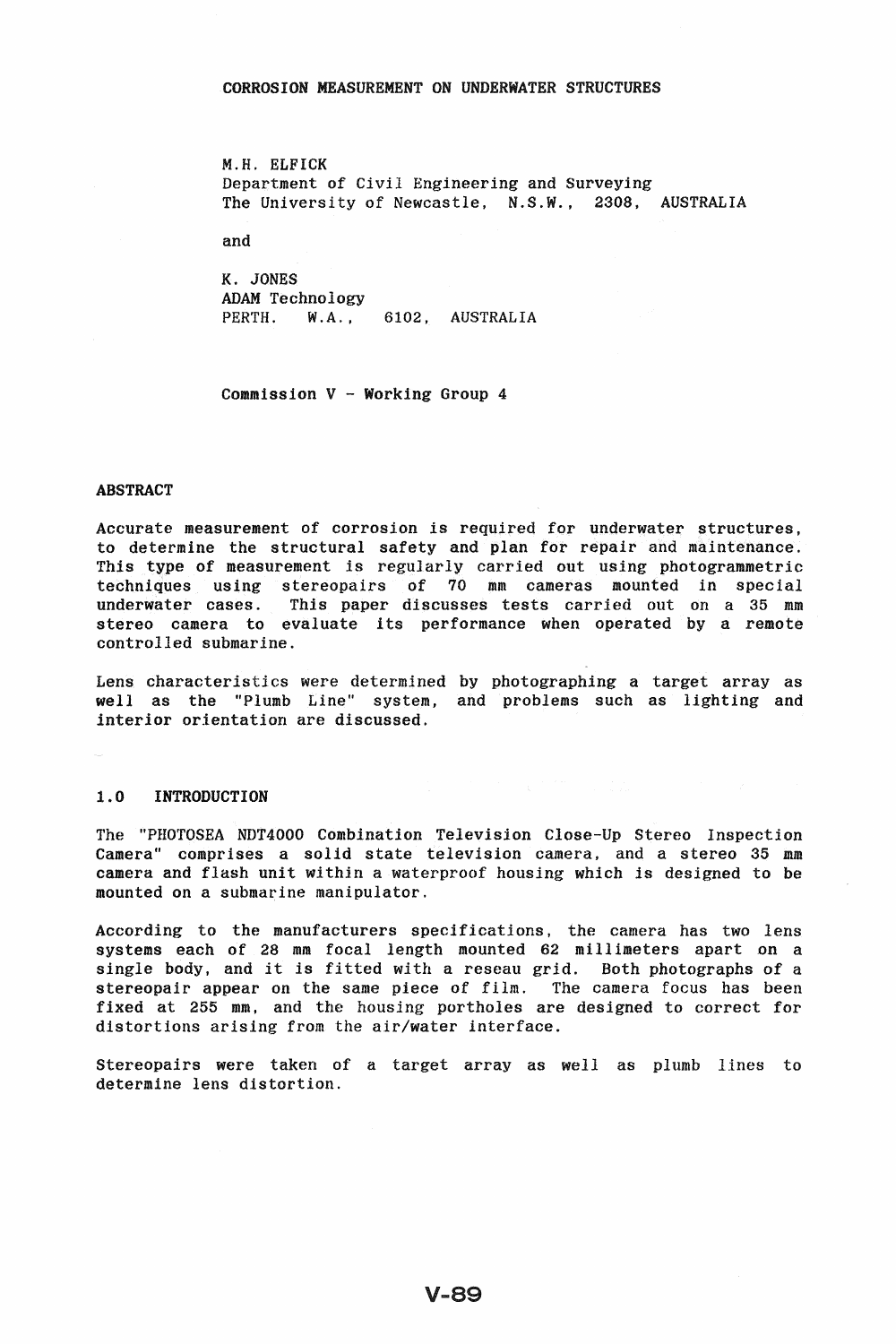

FIGURE 1: Target Array

### 2.0 EXAMINATION OF THE IMAGE AREA

A stereopair was mounted in a mono-comparator with a one micron resolution. the photos were aligned so that the frame edges were nearly parallel to the comparator axis system, and measurements made to determine the spacing between the two cameras.

These indicate that the reseau grid is at 10 mm spacing, and that the the two camera systems are 63.000 mm apart at the backplane. This is exactly one millimetre greater than specied by the manufacturer.

### 3.0 FOCAL LENGTH AND DISTANCE UNDERWATER

The refractive index of water is very close to 1.34, and does not vary greatly with salinity, or depth. For underwater work, the nominal focal length has to be corrected for this refractive effect.

In addition. the focal length has to be adjusted for the focussed distance, since the nominal focal length is for objects at infinity. The standard lens formula  $1/f = 1/s + 1/S$  is used for this calculation, where f is the focal length at infinity. s is the object distance, and S is the focal length for the object distance s.

| Object Distance | S (Air) | S ( Underwater) |
|-----------------|---------|-----------------|
| $254$ mm        | 31.469  | 42.168          |

Three measurements were then taken at each of 8 points to determine the standard deviation of pointing for these photographs and this was found to be 8 microns.

A plumb line calibration was then performed on the MPS with the following results;

## V-90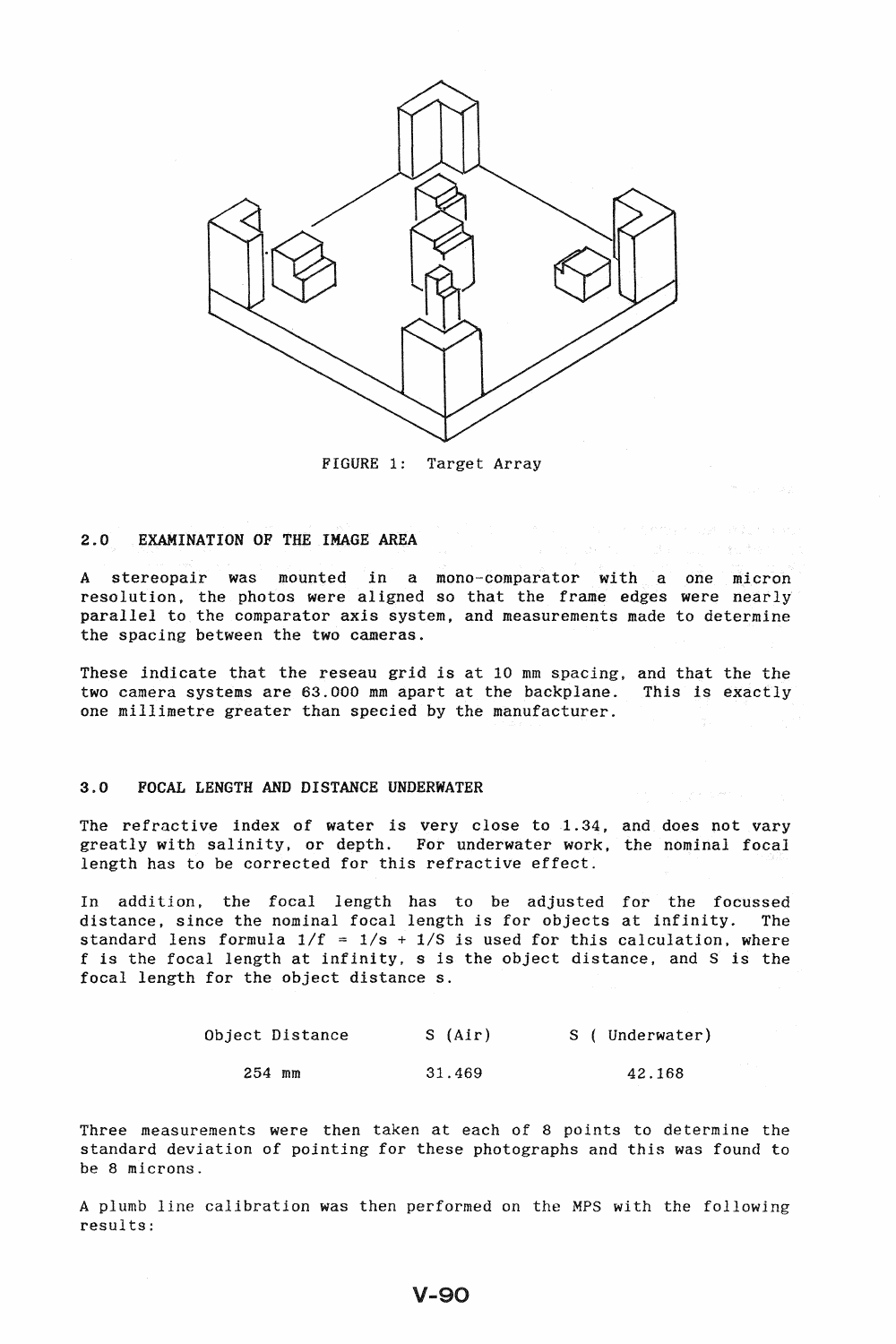Job: SOMSUB.DAT (15-FEB-88 Number of horizontal lines 13; Vertical *lines*  09:55) LENS DISTORTION (for 07 record) Radial Distortion R Term : .3663E-03 R3 Term : .3824E-04 R5 Term : -.1503E-06  $R7$  Term :  $-.9411E-15$ Assymetric Distortion X Term : -.4723E-04 12

NOTES: Lens distortion has been balanced at a point 20 mm

## Original Focal Length: 42.168; Adjusted Value: 42.154

#### BALANCED DISTORTION DATA

 $Y$  Term :  $-.1266E-03$ 

| X    |      | R              | Radial<br>Distort. | 0 <sub>ne</sub><br>Sigma | Decentering<br>Distort. | 0ne<br>Sigma |
|------|------|----------------|--------------------|--------------------------|-------------------------|--------------|
| 3.5  | 3.5  | 5.0            | $-.006$            | .001                     | .003                    | .000         |
| 7.1  | 7.1  | 10.0           | $-.027$            | .004                     | .014                    | .000         |
| 10.6 | 10.6 | 15.0           | $-.020$            | .009                     | .030                    | .000         |
| 14.1 | 14.1 | $20.0^{\circ}$ | . 168              | .015                     | .054                    | .001         |

There was great difficulty in measuring the lens distortion because the images of the edges of the lines were not sharp. due to the effect of the lighting on the wires which were circular in section. This was more noticeable both at the ends of the wires and in the middle section.

The distortion curve changes rapidly when the radial distance passes 15 mm, and therefore it is critical to get accurate data at the edge points of the photograph.

Four more sets of observations were then taken in order to try and correctly determine the actual lens distortion. and in some sets observations along the straight edges of the test block were included to try and improve the precision of the results. The curves for these sets were plotted. and even though they show a similar trend. they are obviousely not consistent enough to be reliable.

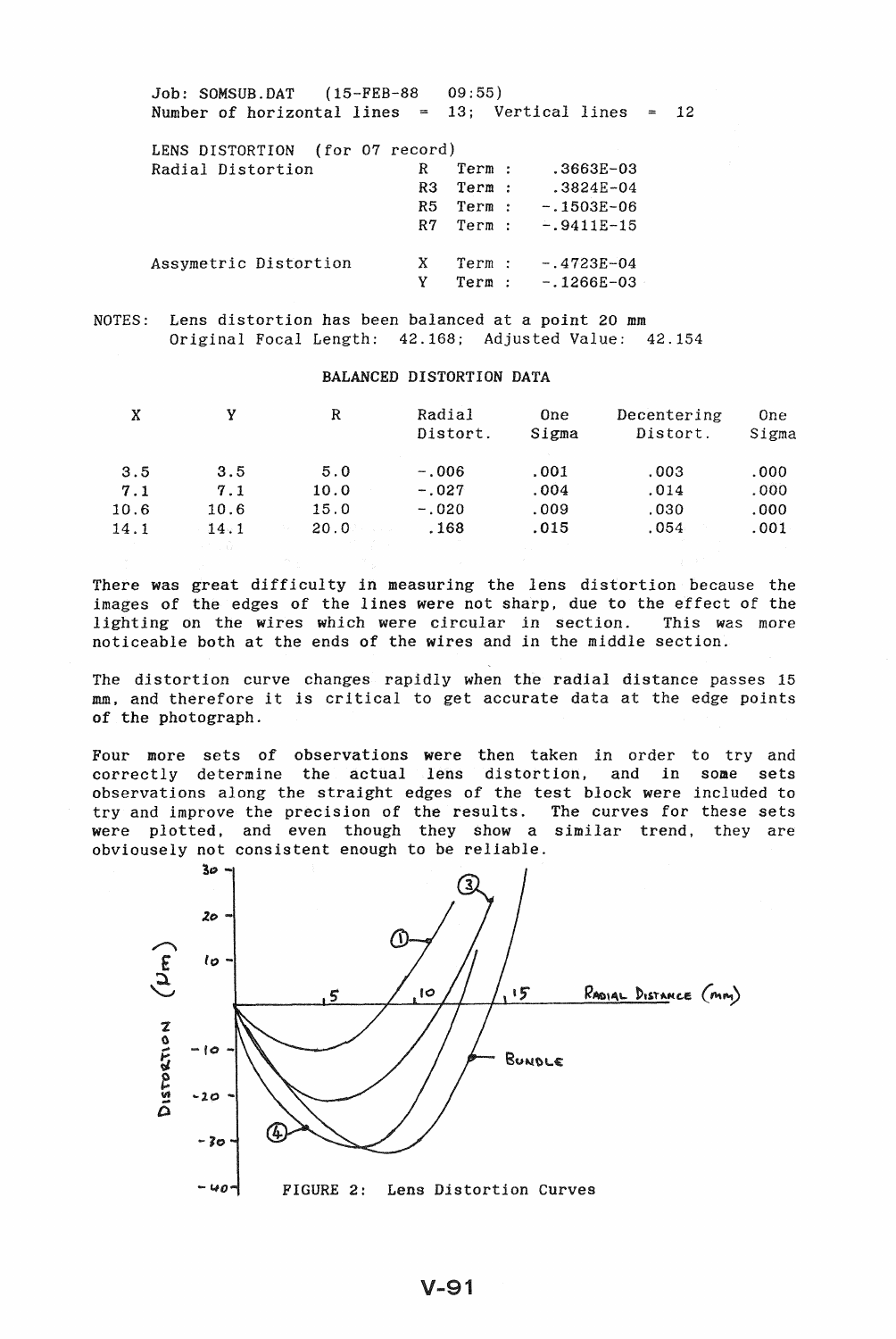Using the most likely set of lens distortion values from the plumb line observations. an absolute orientation was carried out on one of the stereopairs. with the following results:

## ORIENTATION RESULTS

Left Camera **Right Camera** 

| OMEGA: 0 29 22   |  |  | OMEGA: 0 06 56     |  |  |
|------------------|--|--|--------------------|--|--|
| PHI : 359 42 17  |  |  | PHI : 359 50 27    |  |  |
| KAPPA: 223 24 19 |  |  | KAPPA: 223 20 09   |  |  |
| $X_0 : 100.32$   |  |  | Xo : 55.58         |  |  |
| $Y_0 : 95.16$    |  |  | $\gamma_0$ : 52.91 |  |  |
| $Z_0$ : 285.55   |  |  | $Z_0$ : 285.84     |  |  |

# RESIDUALS AT THE PLATES

| NAME | XL.      | DX    | YL        | DY     | XR        | DX    | YR        | DY       |
|------|----------|-------|-----------|--------|-----------|-------|-----------|----------|
| 63   | $-1.804$ | $-7$  | $-2.301$  | $-13$  | $-12.194$ | $-10$ | $-2.436$  | -30      |
| 68   | $-0.067$ | 26    | $-0.460$  | $-10$  | $-9.729$  | 8     | $-0.594$  | 11       |
| 64   | $-3.600$ | $-34$ | $-0.601$  | 19     | $-13.989$ | $-57$ | $-0.740$  | 1        |
| 57   | 6.019    | 14    | $-2.792$  | $-23-$ | $-4.808$  | 19    | $-2.913$  | $-27$    |
| 59   | 5.407    | 31    | $-2.475$  | 6      | $-4.270$  | 7     | $-2.598$  | -3       |
| 46   | 12.288   | 18    | $-0.198$  | 8      | 1.203     | $-18$ | $-0.319$  | 23       |
| 48   | 10.755   | $-15$ | $-0.159$  | 4      | 1.069     | $-4$  | $-0.281$  | 3        |
| 70   | 7.507    | 7     | 9.862     | -6     | $-2.553$  | 17    | 9.700     | $\Omega$ |
| 73   | 5.138    | $-16$ | 7.275     | 1      | $-4.552$  | 3     | 7.123     | $-1$     |
| 74   | 2.910    | $-5$  | 9.378     | $-11$  | $-6.773$  | 25    | 9.219     | $-14$    |
| 52   | 3.688    | $-19$ | $-10.906$ | 24     | $-6.707$  | 13    | $-11.019$ | 37       |

## RESIDUALS ON CONTROL POINTS

| Name | $XG$ (mm) | V(mm)   | YG(mm) | V(mm)   | ZG(mm) | V(mm)   |
|------|-----------|---------|--------|---------|--------|---------|
| 63   | 100.00    | $-0.06$ | 115.00 | 0.12    | 30.00  | 0.08    |
| 68   | 100.00    | $-0.12$ | 100.00 | $-0.13$ | 10.00  | 0.52    |
| 64   | 115.00    | 0.16    | 115.00 | 0.05    | 30.00  | 0.59    |
| 57   | 65.00     | $-0.18$ | 85.00  | 0.04    | 40.00  | $-0.12$ |
| 59   | 65.00     | $-0.06$ | 85.00  | $-0.12$ | 10.00  | 0.69    |
| 46   | 50.00     | 0.16    | 50.00  | 0.02    | 30.00  | 0.82    |
| 48   | 50.00     | 0.03    | 50.00  | 0.00    | 45.00  | $-0.34$ |
| 70   | 110.00    | $-0.36$ | 20.00  | $-0.10$ | 10.00  | $-0.28$ |
| 73   | 110.00    | 0.10    | 40.00  | $-0.04$ | 20.00  | $-0.59$ |
| 74   | 130.00    | 0.06    | 40.00  | $-0.10$ | 10.00  | $-0.90$ |
| 52   | 40.00     | 0.02    | 130.00 | 0.05    | 30.00  | $-0.82$ |

The accuracy of the results was clearly unsatisfactory due mainly to the lack of correct lens distortion information.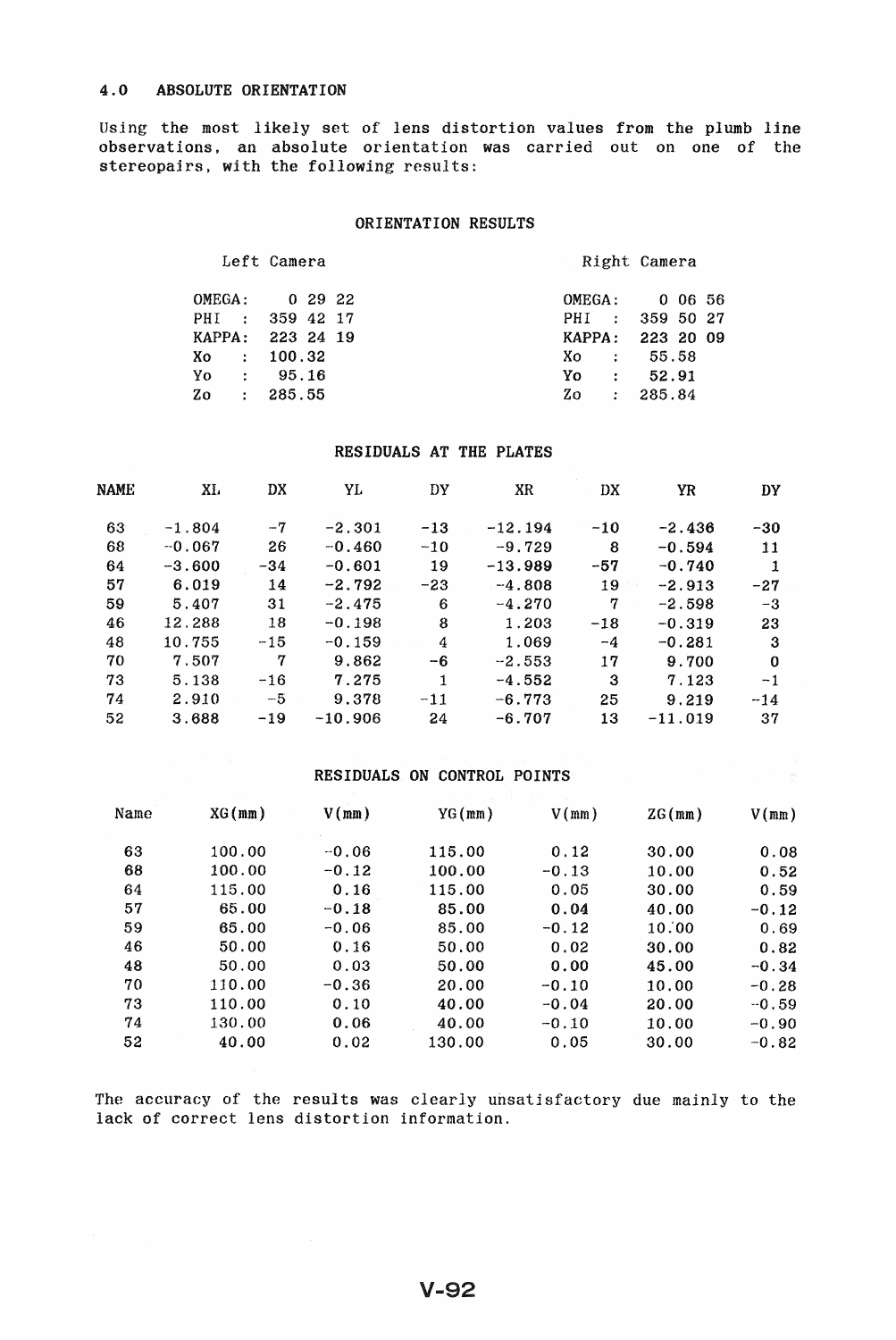## 5.0 BUNDLE ADJUSTMENT

To overcome the uncertainty *in* determining the lens distortion, and to find out the actual focal length used for this job as well as the actual camera base, a bundle adjustment was carried out usjng five models each observed from a different direction as indicated below. The adjustment was a "free" adjustment in that the control, focal length, and lens distortion parameters were free to move.

The results are as follows:

## FINAL ADJUSTED OBJECT SPACE CO-ORDINATES AND RESIDUALS IN MILLIMETRES

| NO             | X        | Y                                | $\mathbf{Z}% ^{T}=\mathbf{Z}^{T}\times\mathbf{Z}^{T}$ | VX                         | <b>VY</b>                         | VZ           | NO            | X        | Y             | Z    | <b>VX</b>                | VY.                | VZ              |
|----------------|----------|----------------------------------|-------------------------------------------------------|----------------------------|-----------------------------------|--------------|---------------|----------|---------------|------|--------------------------|--------------------|-----------------|
| $\mathbf 7$    | $-0.4$   | 24.8                             | 9.1                                                   | $-.2$                      | $- 0.2$                           | $\cdot$ 4    | $\tau$        | $-0.4$   | 24.8          | 9.1  | $-$ .2                   | $-.2$              | .4              |
| $\overline{7}$ | $-0.4$   | 24.8                             | 9.1                                                   | $-.2$                      | $-.2$                             | .4           | 8             | 9.2      | 25.0          | 9.8  | $-0.8$                   | $\cdot$ .0         | $-$ , 2         |
| 9              | 9.4      | 9.5                              | 9.7                                                   | $-0.6$                     | $-$ .4                            | $-.3$        | 10            | 24.6     | 9.5           | 10.0 | $-.4$                    | $-.5$              | $-0.0$          |
| 11             | 24.6     | 1.2                              | 11.7                                                  | $-.2$                      | $- 0.5$                           | $-0.0$       | 17            | 1.6      | 124.8         | 50.1 | $-.3$                    | $\ldots$           | .7              |
|                | 23 149.2 | 149.2                            | 48.5                                                  | .6                         | $-.2$                             | .8           |               | 24 149.6 | 125.6         | 49.1 | $\cdot$ 1                | $-0.0$             | .6              |
|                | 25 140.5 | 125.4                            | 50.3                                                  | .5                         | $\cdot$ 4                         | $\cdot$ 3    |               | 26 140.6 | 139.5         | 50.1 | $\cdot$ 1                | $-0.0$             | .6              |
|                | 27 125.1 | 139.6                            | 50.2                                                  | $\cdot$ 1                  | $- 0.4$                           | $\cdot$ 2    |               | 28 125.2 | 149.3         | 50.3 | $\cdot$ 1                | $\cdot$ 0          | $\cdot\,3$      |
|                | 30 140.3 | 125.4                            | 9.9                                                   | $- 0.2$                    | $\cdot$ 0                         | .1           |               | 32 125.1 | 140.4         | 10.0 | $-.2$                    | $-0.0$             | $\cdot$ 2       |
|                | 33 125.1 | 150.0                            | 9.3                                                   | $-1$                       | $\cdot$ 1                         | .0           |               | 40 125.4 | 0.4           | 10.4 | $\cdot$ 0                | $\cdot$ 0          | $\cdot$ 2       |
|                | 41 125.4 | 9.5                              | 10.1                                                  | $\cdot$ 4                  | $-.5$                             | $\cdot$ 1    |               | 42 140.4 | 9.6           | 9.9  | $\cdot 0$                | $\cdot 0$          | $\cdot$ 4       |
| 43             | 140.5    | 25.1                             | 9.8                                                   | $\cdot$ 4                  | $\ldots$                          | $-.2$        |               | 44 150.1 | 25.0          | 9.7  | $\cdot$ 1                | $-1$ .             | $\cdot$ 3       |
| 45             | 40.3     | 50.1                             | 44.9                                                  | .3                         | $\cdot$ 1                         | $-1$         | 46            | 50.1     | 50.2          | 45.0 | $\cdot$ 1                | $\ldots$ 2         | $-0.0$          |
| 47             | 40.1     | 50.0                             | 10.4                                                  | $\cdot$ 1                  | $-.0$                             | $-1$         | 48            | 50.0     | 49.9          | 9.9  | $\cdot$ 0                | $-.1.$             | $-.1$           |
| 49             | 50.4     | 40.0                             | 10.8                                                  | $-.2$                      | $\overline{\phantom{a}}$ .1       | $-4$         | 50            | 40.6     | 39.9          | 9.6  | $-.2$                    | $\cdot$ 1          | .5 <sub>5</sub> |
| 51             | 20.3     | 129.8                            | 30.2                                                  | $\cdot$ 3                  | $-.2$                             | $\cdots$ . 2 | 52            | 40.1     | 129.8         | 30.1 | $\cdot$ 1                | $-.2$              | $\cdot$ 1       |
| 54             | 39.8     | 129.9                            | 9.8                                                   | $-.2$                      | $-1$                              | $-.2$        | 55            | 39.9     | 110.2         | 9.4  | $\cdot$ 1                | $-1$ <sup>-1</sup> | $-.1$           |
| 56             | 19.7     | 110.1                            | 11.3                                                  | .3                         | $-0.0$                            | $-.2$        | 57            | 65.2     | $-85.1$       | 39.8 | $\overline{\mathbf{.2}}$ | $\cdot$ 1          | $-.2$           |
| 58             | 84.9     | 85.1                             | 39.7                                                  | $-.1$                      | $\mathbb{Z}$ , $\mathbf{1}^\circ$ | $-.3$        | 59            | 65.0     | 85.1          | 10.1 | $\ddot{\phantom{0}}$ .   | $-.1$              | $-1.0$          |
| 61             | 86.0     | 65.6                             | 11.8                                                  | $-.3$                      | $\ldots$ 2                        | $-0.7$       | $62 -$        | 64.5     | 65.4          | 11.1 | $\ddot{.}4$              | 10 <sup>o</sup>    | $-4$            |
| 63             | 99.8     | 114.9                            | 29.7                                                  | $-.2$                      | $-1$                              | $-.3$        |               | 64 114.4 | 114.9         | 29.7 | $-.1$                    | $\cdot$ 1          | $\cdot$ 1       |
|                | 65 100.0 | 115.0                            | 10.0                                                  | $- 0.2$                    | $-.0$                             | $-0.0$       |               | 66 114.6 | 115.0         | 10.1 | $-.4$                    | $-0.0$             | $\sim$ 11       |
| 67             | 115.4    | 100.4                            | 11.6                                                  | $-.5$                      | $\boldsymbol{\cdot}$ 0            | $-17$        |               | 68 99.8  | 100.2         | 10.0 | $\cdot$ 1                | $-.1$              | $-.3$           |
|                | 69 130.1 | 20.0                             | 19.5                                                  | $\cdot$ 0                  | $\cdot$ 1                         | .3           |               | 70 110.2 | 20.2          | 19.7 | $-.1$                    | .1 <sub>2</sub>    | $\cdot$ 1       |
|                | 72 110.7 | 19.7                             | 9.1                                                   | $-0.01$                    | . $\boldsymbol{0}$                | $\cdot$ 3    |               | 73 109.9 | 40.2          | 10.0 | $-11$                    | $\cdot$ 1          | $\cdot$ 0       |
|                | 74 129.9 | 40.2                             | 10.1                                                  | $-.1$                      | .2                                | $\cdot$ 0    | 00            | 50.2     | 43.3          | 45.0 | $\cdot$ 1                | $-0.0$             | $-.2$           |
| 01             | 40.3     | 43.3                             | 45.2                                                  | $\overline{\phantom{0}}$ . | $-.1$                             | $-.0$        | 02            | 40.3     | 40.2          | 43.1 | $\overline{\mathbf{0}}$  | $-.1$              | $-0.0$          |
|                | 04 109.9 | 40.2                             | 18.7                                                  | $-1$                       | $\cdot$ 2                         | $-0.0$       |               | 05 110.0 | 37.2          | 18.5 | $-.1$                    | .2                 | $\cdot$ 0       |
|                | 06 109.9 | 37.2                             | 20.1                                                  | $-1$                       | .2                                | $\cdot$ .0   |               | 08 129.9 | 37.3          | 18.7 | $-.0$                    | $\cdot$ 1          | $\cdot$ .1      |
|                | 09 129.8 | 40.2                             | 18.7                                                  | $-0.0$                     | .2                                | $\cdot$ 1    | 10            | 85.0     | 68.2          | 39.7 | $- 0.3$                  | $\cdot$ 4          | .7              |
|                | 11 114.6 | 100.1                            | 23.8                                                  | $-1$ .                     | $\cdot$ 1                         | $-.0$        | 12            | 99.8     | 103.1         | 29.8 | $-0.0$                   | $-0.$              | $-.2$           |
| 14             | 85.0     | 65.3                             | 35.8                                                  | $\cdot$ 0                  | $\cdot$ 1                         | $-.3$        | 15            | 65.2     | 65.3          | 35.8 | $\cdot$ 1                | $\cdot$ 1          | $-0.3$          |
| 16             | 65.2     | 68.3                             | 39.8                                                  | $\cdot$ 2                  | $\cdot$ 1                         | $-.3$        | 17            | 40.0     | 113.0         | 29.9 | $\cdot$ 2                | $-1$               | $-.1$           |
| 19             | 40.0     | 110.1                            | 22.0                                                  | $\cdot$ 2                  | $-.1$                             | $\cdot$ .0   | 20            | 20.2     | 110.1         | 22.2 | $\cdot$ 2                | $\cdot$ 0          | $-$ .0          |
| 23             | 39.9     | 112.9                            | 21.7                                                  | $\cdot$ 2                  | $\cdot$ 0                         | $-.2$        |               | 24 114.4 | 103.1         | 29.8 | $-.1$                    | $\cdot$ 0          | $- 0.1$         |
| 25             | 115.3    | 103.3                            | 25.3                                                  | $-.3$                      | $\cdot$ 0                         | $-0.6$       | 27            | 85.6     | 68.5          | 36.7 | $-0.0$                   | $\cdot$ 2          | $-.4$           |
| 28             | 65.0     | 68.3                             | 36.2                                                  | .2                         | $\cdot$ 0                         | $-.3$        | 29            | 49.6     | 42.9          | 42.4 | .3                       | $\cdot$ 1          | $\cdot$ .3      |
|                |          | RMS RESIDUALS FROM GIVEN VALUES: |                                                       |                            |                                   |              | $MX = 0.25$ ; |          | $MY = 0.17$ ; |      | $MZ = 0.36$              |                    |                 |